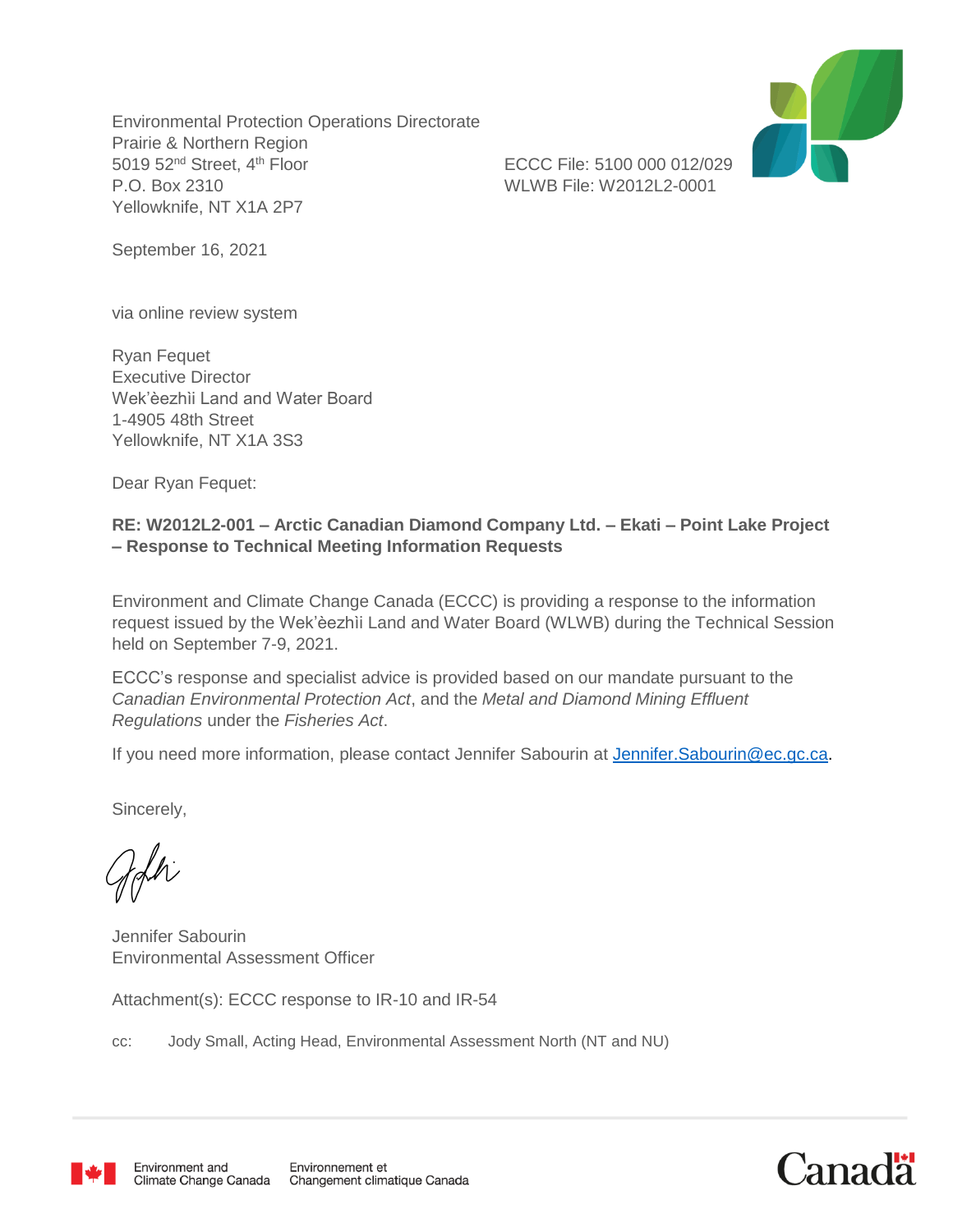#### Table 1: ECCC Comments to IR-10

| IR#                  | <b>Information Request</b>                                                                                                                                                                                                                                                                                                                                                                                                                                                                                                                                                                                                                                                                                                                                                                                                                                                                   |
|----------------------|----------------------------------------------------------------------------------------------------------------------------------------------------------------------------------------------------------------------------------------------------------------------------------------------------------------------------------------------------------------------------------------------------------------------------------------------------------------------------------------------------------------------------------------------------------------------------------------------------------------------------------------------------------------------------------------------------------------------------------------------------------------------------------------------------------------------------------------------------------------------------------------------|
| 10                   | Arctic has proposed to register any potential future surface<br>flows from the Point Lake Overburden Stockpile that enter<br>Thinner Lake (or any fish-bearing water body) with ECCC as<br>Final Discharge Points (FDPs) under the MDMER. Arctic has<br>proposed to monitor and report to ECCC on those FDPs<br>according to the requirements of the MDMER and to address<br>any exceedances of the MDMER water quality limits in<br>accordance with the MDMER. Arctic has stated that this is<br>consistent with current application of the MDMER at other<br>areas of the Ekati Diamond Mine. Could ECCC please confirm<br>whether Arctic's proposed approach meets the requirements of<br>the MDMER? Additionally, can ECCC also confirm that<br>provided no water quality criteria is exceeded, no further<br>management or collection of overburden contact water would<br>be required? |
| <b>ECCC Response</b> |                                                                                                                                                                                                                                                                                                                                                                                                                                                                                                                                                                                                                                                                                                                                                                                                                                                                                              |

Arctic has proposed meeting requirements of the MDMER for any potential surface flows from the overburden stockpile that may enter any fish-bearing waterbody (including Thinner Lake). For clarity, these requirements include (but are not limited to) the following, pursuant to the *Metal and Diamond Mine Effluent Regulations* (MDMER), Definitions, Section 9 and Section 13:

### **Definitions as in Part 1: General - Interpretation**

*Effluent means any of the following:*

- *(a) hydrometallurgical facility effluent, milling facility effluent, mine water effluent, tailings impoundment area effluent, treatment pond effluent or treatment facility effluent other than effluent from a sewage treatment facility; or*
- *(b) any seepage or surface runoff containing any deleterious substance that flows over, through or out of the site of a mine.*

### *Final Discharge Point (FDP)*

*final discharge point, in respect of an effluent, means an identifiable discharge point of a mine beyond which the operator of the mine no longer exercises control over the quality of the effluent.*

#### **Section 9: Final Discharge Points**

*9. The owner or operator of a mine shall identify each final discharge point and submit in writing to the Minister of the Environment, not later than 60 days after the day on which the mine becomes subject to these Regulations, the following information:*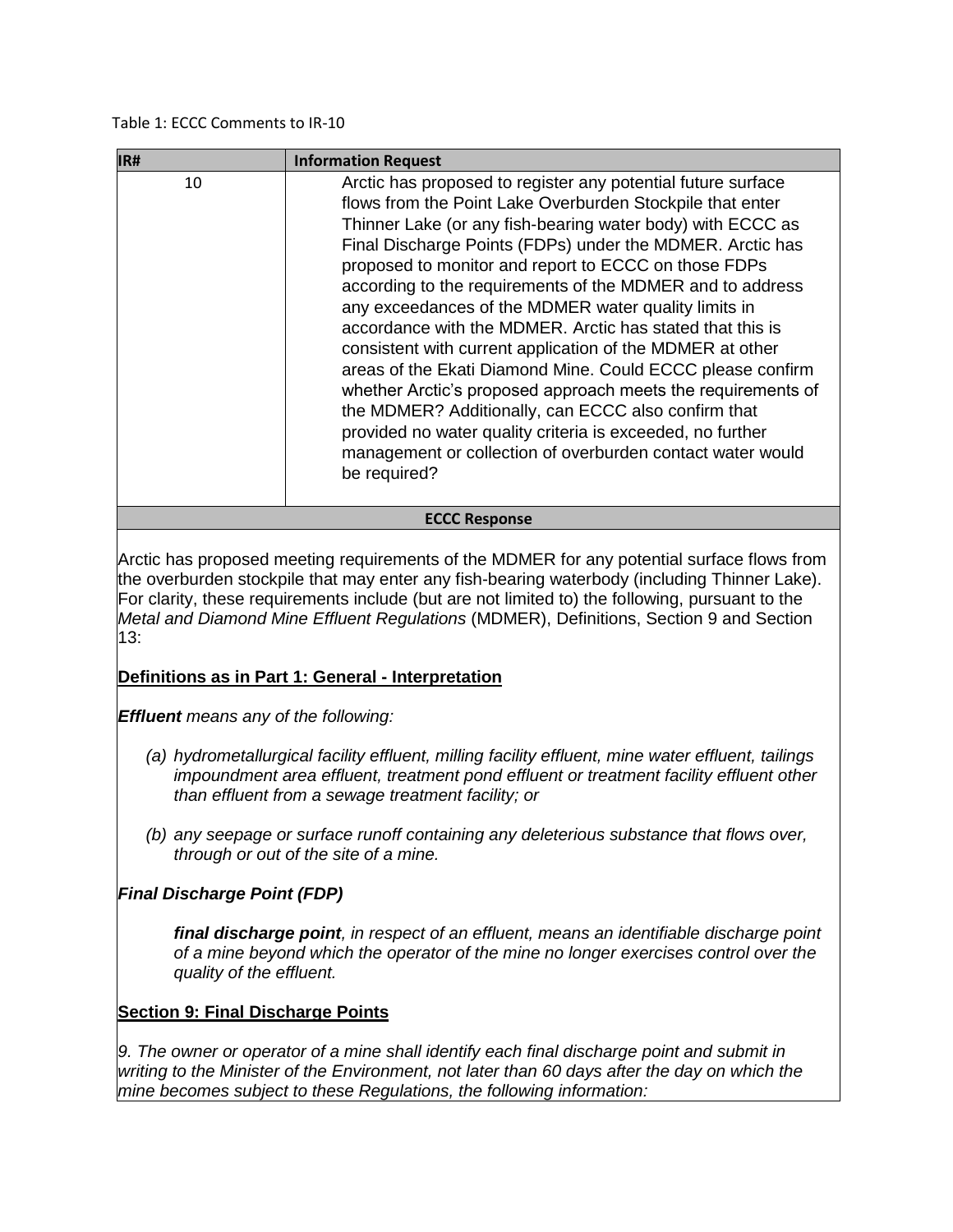*(a) plans, specifications and a general description of each final discharge point together with its location by latitude and longitude;*

*(b) a description of how each final discharge point is designed and maintained in respect of the deposit of deleterious substances; and* 

*(c) the name of the receiving body of water, if there is a name.*

#### **Section 12: Effluent Monitoring Conditions - Deleterious Substance and pH Testing**

*12 (1) The owner or operator of a mine shall, not less than once per week and at least 24 hours apart, collect from each final discharge point*

*(a) a grab sample or composite sample of effluent and record the pH of the sample at the time of its collection and record, without delay after collecting the sample, the concentrations of the deleterious substances prescribed in section 3 except un-ionized ammonia; and*

*(b) a grab sample of effluent and record the temperature and the pH of the sample at the time of its collection and record, without delay after collecting the sample, the concentrations of total ammonia expressed as nitrogen (N).*

*(2) Testing conducted under subsection (1) shall comply with the analytical requirements set out in Table 1 of Schedule 3 and shall be done in accordance with generally accepted standards of good scientific practice at the time of the sampling using documented and validated methods.*

Further requirements, including actions to be taken in the event of exceedances, are set out in the Regulations.

With respect to the question "Additionally, can ECCC also confirm that provided no water quality criteria is exceeded, no further management or collection of overburden contact water would be required?", ECCC notes that any *seepage or surface runoff containing any deleterious substance that flows over, through or out of the site of a mine* is considered effluent. Mines are required to manage all their effluent and to only discharge effluent through final discharge point(s) (FDP), whether or not water quality criteria are exceeded.